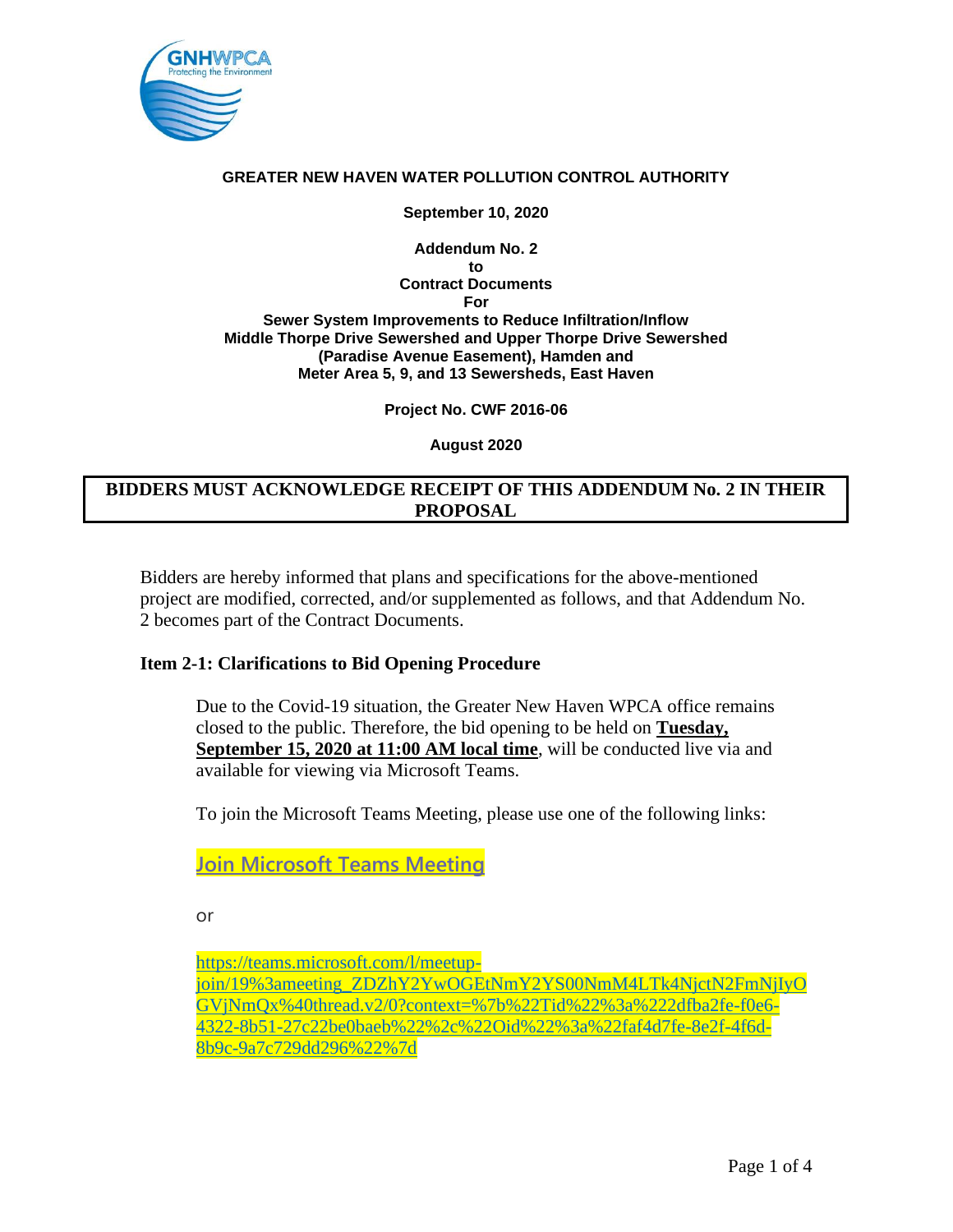

# **Modifications to Contract Specifications**

## **Item 2-2: Section 102-16 – Special Specifications and Notes**

33I: ITEM 520 Sanitary Sewer Cured-in-Place Pipe Lining

**INSERT** the following at the end of Subsection 33I:

## Under **MEASUREMENT AND PAYMENT DELETE Item Number 520.12 and INSERT** the following:

| 520.1201 | Sewer Lateral / Sewer Main Connection<br>Lining (Top Hat) (Pipe Diameter $\leq 10$ ") | Each |
|----------|---------------------------------------------------------------------------------------|------|
| 520.1202 | Sewer Lateral / Sewer Main Connection<br>Lining (Top Hat) (Pipe Diameter $= 12$ ")    | Each |
| 520.1203 | Sewer Lateral / Sewer Main Connection<br>Lining (Top Hat) (Pipe Diameter $= 18$ ")    | Each |

### **Item 2-3: Section 102-16 – Special Specifications and Notes**

33J: ITEM 522 Sanitary Sewer Television Inspection

Under **CONSTRUCTION DETAILS INSERT** the following after paragraph A7:

8. Upon completion of television inspection of each sewer segment, the Contractor shall identify each segment as completed on the GNHWPCA web-based form. Access to the web-based form will be provided to the contractor ahead of construction. Updates to the form can be completed using a smart phone or tablet to select the pipe segment and check boxes to confirm the segment has been cleaned and CCTV inspected.

### **Item 2-4: Section 102-16 – Special Specifications and Notes**

#### 34: Special Technical Specifications

ITEM 525 Paradise Avenue Easement Sewer Improvements

Under **CONSTRUCTION DETAILS DELETE** the first paragraph and **INSERT**  the following: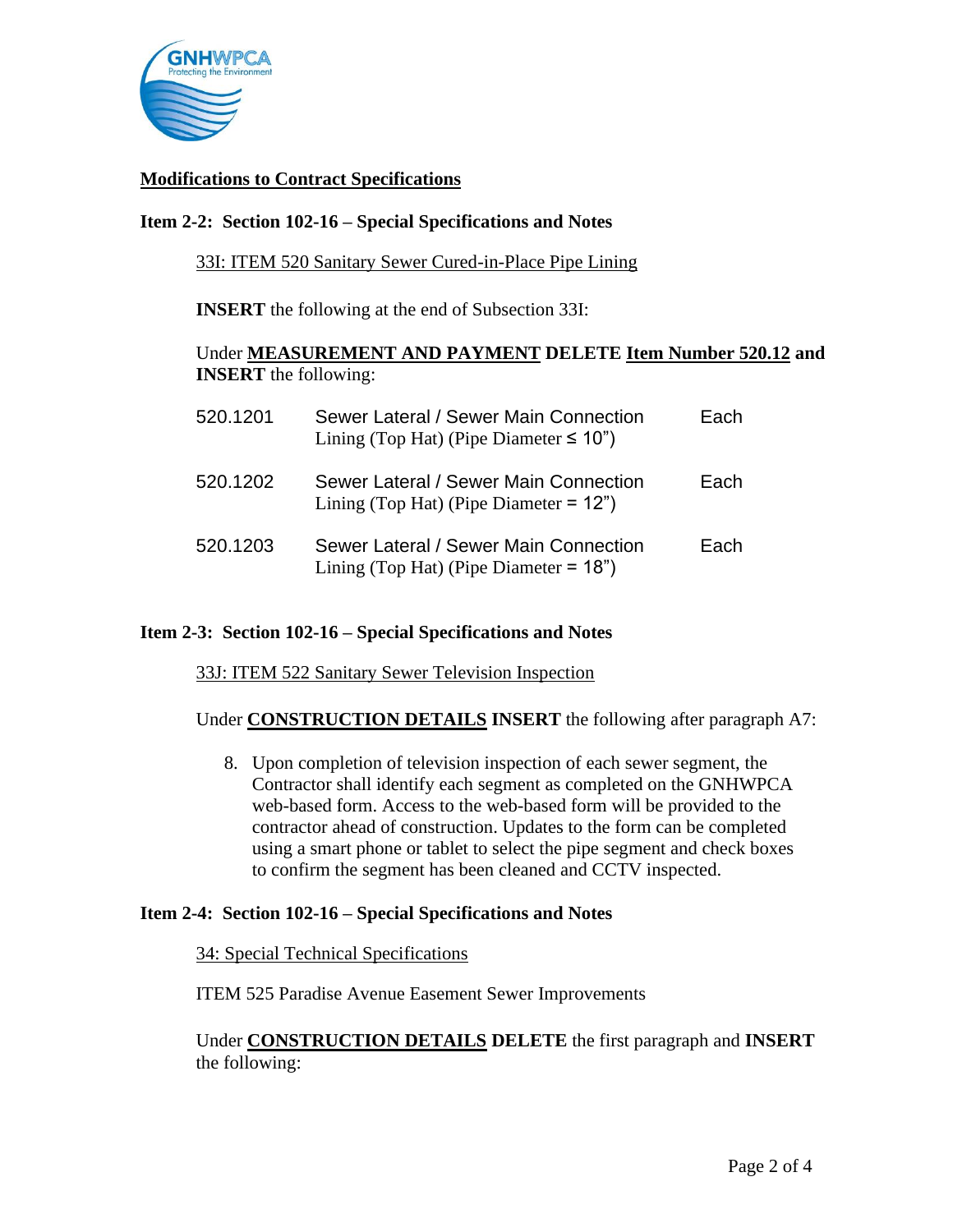

## Construction Planning:

A detailed plan including, but not limited to: a detailed construction sequence and schedule; Dust Control Plan; limits of access road; limits of cut and fill slopes; staging; temporary flow bypass set ups; limits of selective cutting; limits of temporary cofferdams; dewatering plan; sedimentation and erosion control plan; limits of compensatory storage area; stockpile locations; methods for raising and replacing manholes frames and covers, methods for manhole rehabilitation; method for cured-in-place pipe lining and a Contingency Plan shall be submitted to Engineer for approval. This plan shall be in accordance with the design plans and all permits and environmental controls detailed in the contract documents.

## **Item 2-5: Section 102-20 – Proposal**

**REMOVE** the Itemized Proposal in its entirety (pages 1 through 12) and **REPLACE** with the attached, revised Itemized Proposal.

### **Questions from Bidders**

## **Item 2-6: Question No. 1**

- **Question:** What is the estimated number of trees the DEEP Forester will request to retrieve?
- **Answer:** There is not an estimate of the number of trees the State of Connecticut may wish to have the tree trunks saved and stockpiled for their use. Bidders should anticipate having to remove the trees in their entirety. The owner may require some lumber to be stored and stockpiled for use by the operators of the adjacent farm. All stumps are to be removed and legally disposed of off site

### **Item 2-7: Question No. 2**

- **Question:** Are trees being removed, not to be retrieved by DEEP, allowed to remain on site?
- **Answer:** No, except for those trees that are directed to be saved and stockpiled, all the trees are to be removed and legally disposed of offsite.

### **Item 2-8: Question No. 3**

**Question:** Are pre-construction photos and videos part of the contract requirements?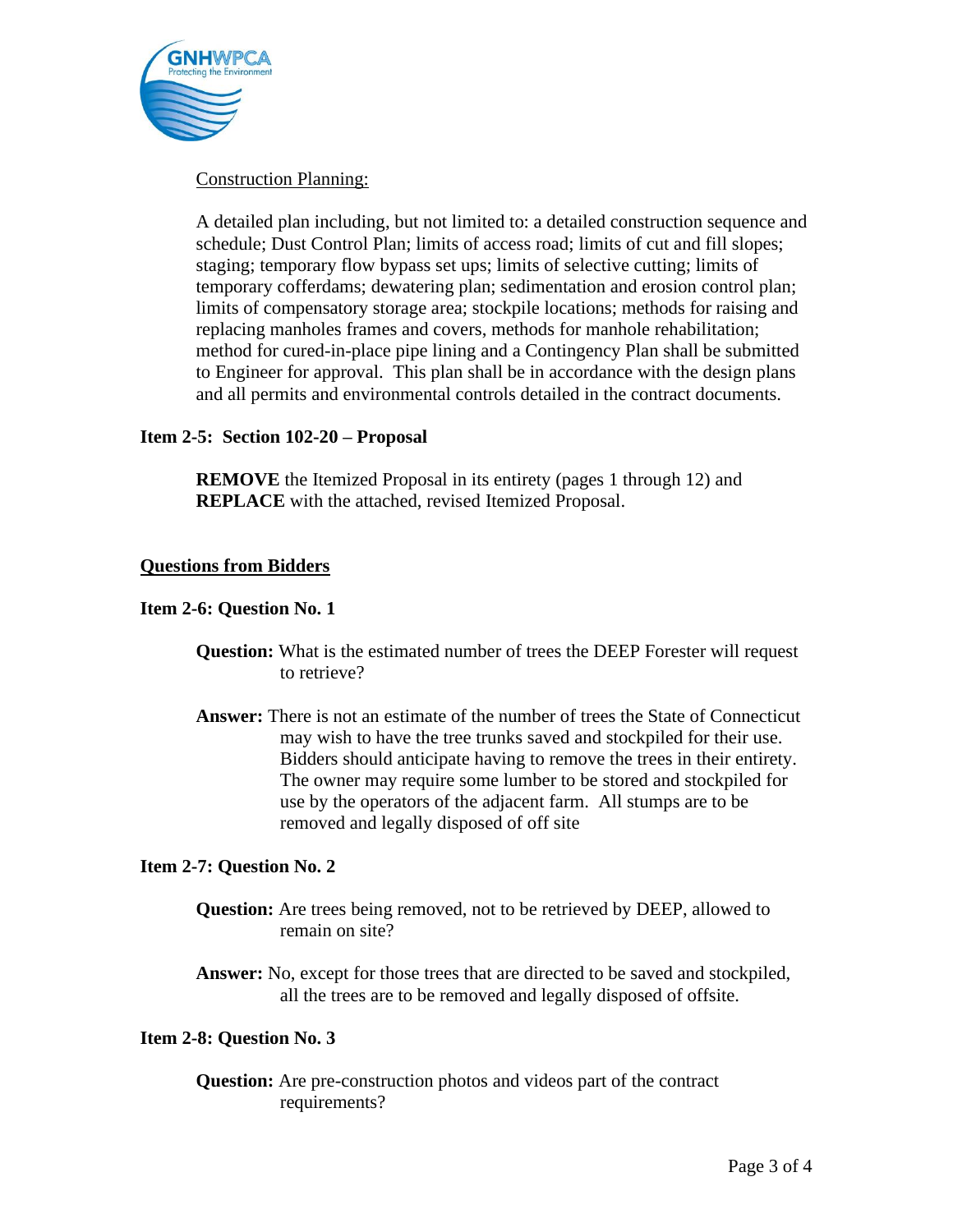

**Answer:** Pre-construction photos and videos are not part of the contract requirements, however the contractor may elect to conduct preconstruction photos and videos in work areas not within the roadway, as needed.

# **Attachments to this Addendum**

1. Revised Itemized Proposal

Addendum No. 2 prepared by:

Arcadis U.S., Inc.

Acatt Haynes

Scott Haynes, PE Project Manager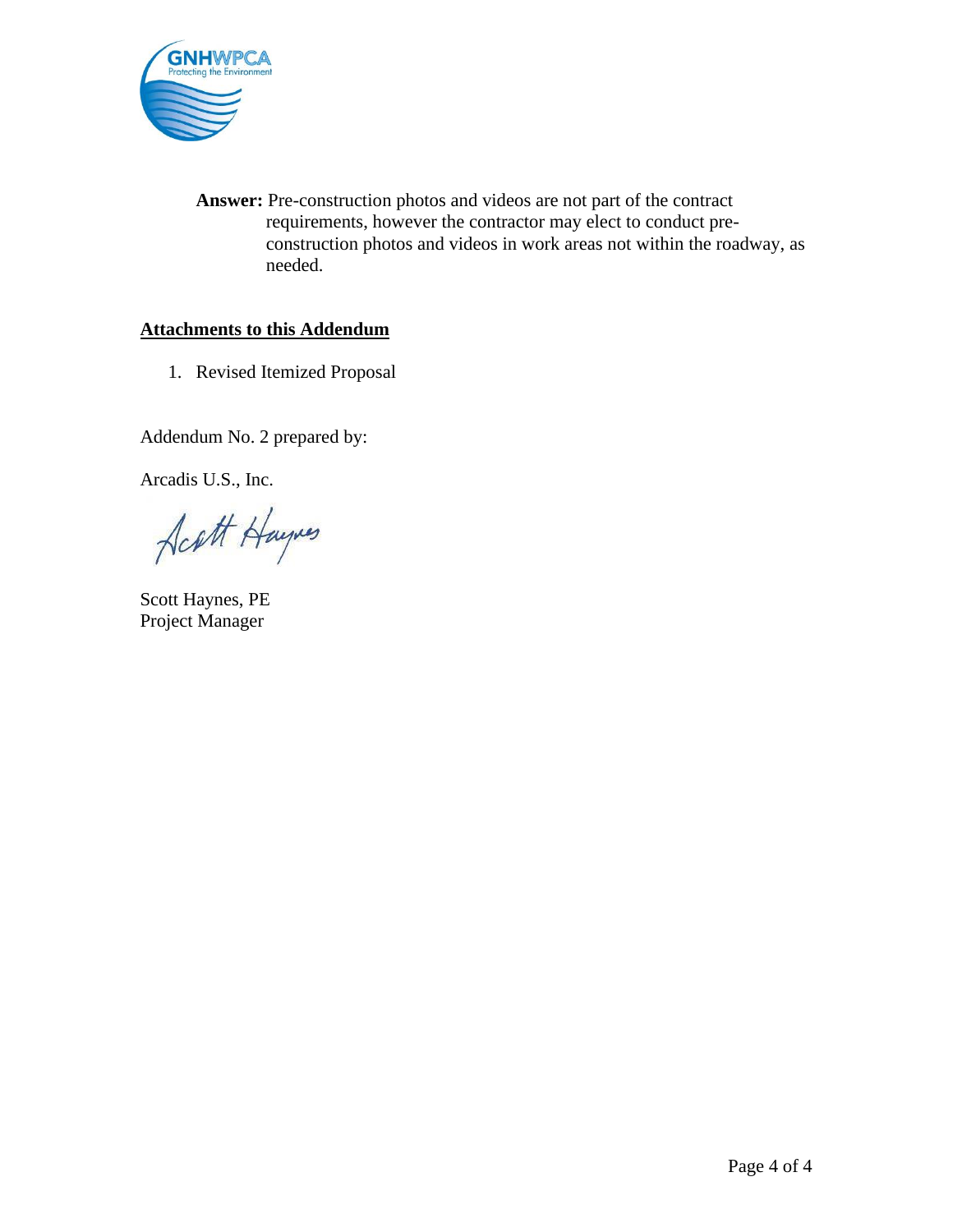# **Attachment 1: Revised Itemized Proposal**

Revised Itemized Proposal following this page: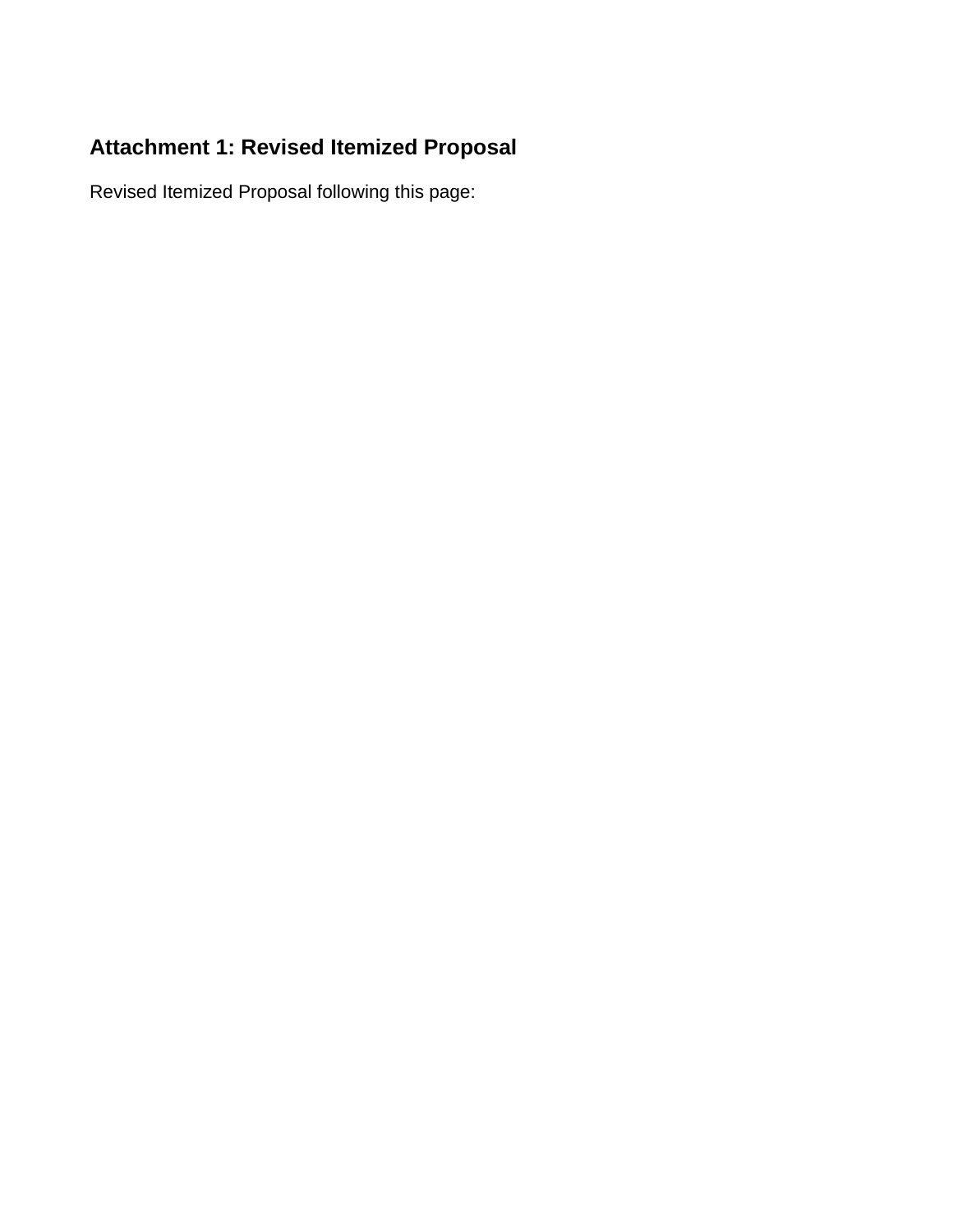# **§ 102-20 PROPOSAL**

# **ITEMIZED PROPOSAL**

For Constructing

**PROJECT: CWF – 2016-06 SEWER SYSTEM IMPROVEMENTS TO REDUCE INFILTRATION/ INFLOW MIDDLE THORPE DRIVE SEWERSHED AND UPPER THORPE DRIVE SEWERSHED (PARADISE AVENUE EASEMENT), HAMDEN AND METER AREA 5, 9 AND 13 SEWERSHEDS, EAST HAVEN**

**The Contractor shall fully complete the work stipulated in the Contract Documents within 545 consecutive calendar days following Notice to Proceed. The date for completion will be calculated from a date ten (10) days following the date of the Engineer's written notice to proceed.**

Greater New Haven Water Pollution Control Authority 260 East Street New Haven, Connecticut 06511

To Whom It May Concern,

In submitting this bid the duly authorized undersigned declares that the entity on behalf of which this bid is made is, or they are, the only person or persons interested in the said bid; that the bid is made without any connection with any person making another bid for the same contract; that the bid is in all respects fair and without collusion, fraud or mental reservation; and that no official of the Greater New Haven Water Pollution Control Authority, or any person in the employ of the Authority is directly or indirectly interested in said bid or in the supplies or work to which it relates, or in any portion of the profits thereof.

The undersigned also hereby declares that they have, either for themselves or on behalf of the entity they represent, carefully examined the Plans, specifications, and form of Contract for this Project, have personally inspected the actual location of the Work and have considered potential local sources of supply, and are satisfied as to all the quantities and conditions, and understands that in signing this Proposal they or the entity that they represent waives all rights to plead any misunderstanding regarding the same.

The undersigned further understands and agrees that they are to furnish and provide for the respective item price bid all the necessary material, machinery, implements, tools, labor, services, and other items of whatever nature, and to do and perform all the Work necessary under the aforesaid conditions, to complete the improvements of the Project, which Plans and specifications it is agreed are a part of this Proposal, and to accept in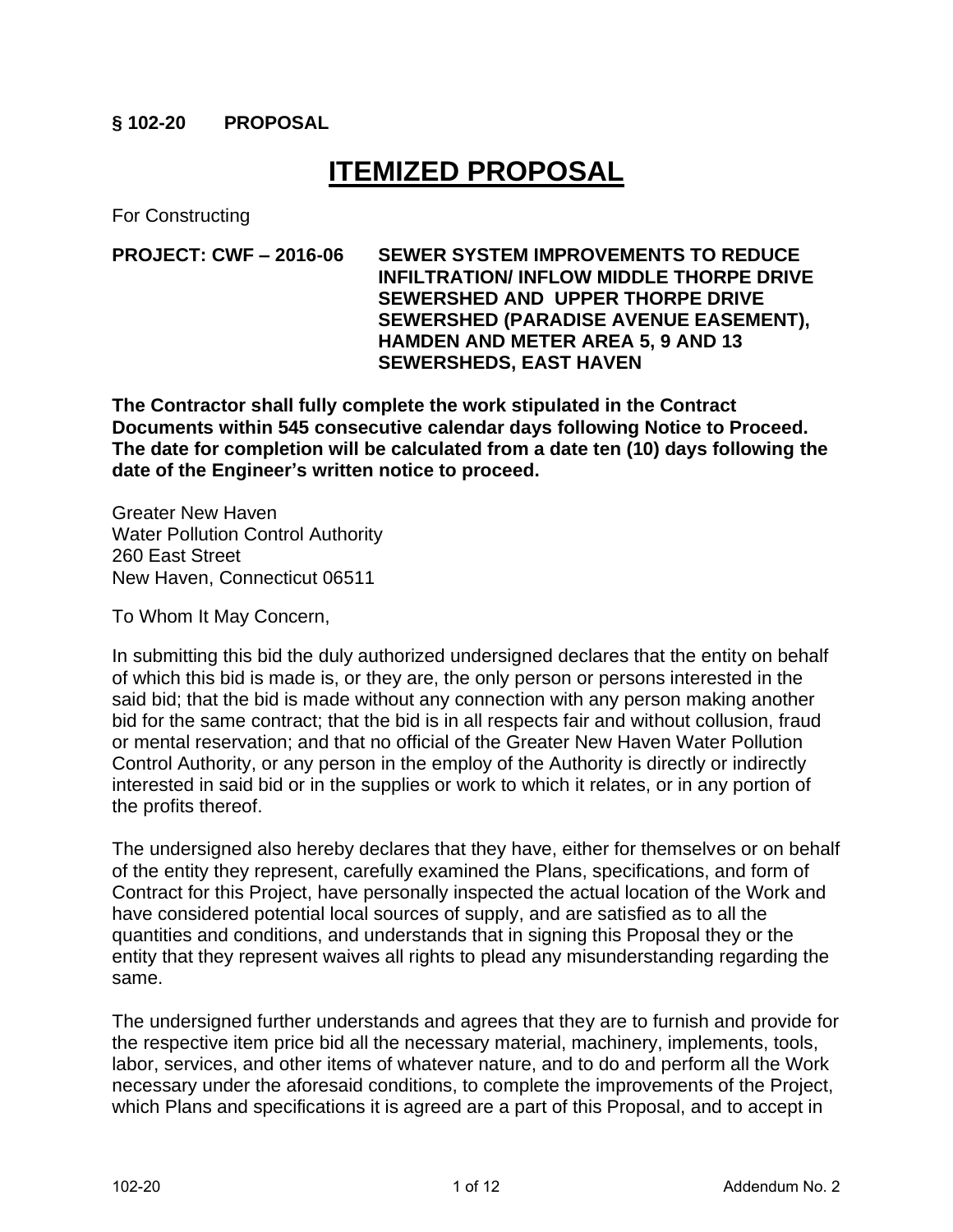full compensation therefore the amount of the summation of the products of the approximate quantities multiplied by the unit prices bid. This summation will hereinafter be referred to as the gross sum bid.

The undersigned further agrees to accept the aforesaid unit bid prices in compensation for any additions or deductions caused by any variation in quantities due to more accurate measurement, or by any changes or alterations in the Plans or specifications of the Work and for use in the computation of the value of the Work performed for monthly estimates.

Every Proposal must be accompanied by a certified check or bank cashier's check or bid bond payable to the Greater New Haven Water Pollution Control Authority in the amount of ten percent (10%) of the bid.

Accompanying this Proposal is a certified check or bank cashier's check or bid bond payable to the Greater New Haven Water Pollution Control Authority in the amount of \$\_\_\_\_\_\_\_\_\_. In case this Proposal shall be accepted by the Authority, and the undersigned shall fail to execute the Contract, the monies represented by such certified check or bank cashier's check or bid bond shall be regarded as liquidated damages and shall be forfeited and become the property of the Authority. The undersigned understands and accepts:

- A. When Work is required in which no specific payment item is listed on the Proposal Form, the cost of such Work shall be included in the unit prices bid.
- B. All unit prices, lump sums, etc. listed in the bid Proposal are firm and not subject to change for one hundred and twenty (120) days from the day bids are opened.
- C. Within ten (10) days from the date of a notice of acceptance of this Proposal, the undersigned agrees to execute the Contract and to furnish to the Authority a satisfactory "Faithful Performance Bond" and "Labor and Material Payment Bond" in the amount of one hundred percent (100%) of the Contract price.
- D. Time is of the Essence. All Work to be performed under the Contract shall be completed within the time stated in the Agreement for the Project or within such extended time for completion as may be granted by the Authority.
- E. As a condition of the Contract Award, the successful Bidder shall provide proof, from the Connecticut Secretary of State's office, of its current authorization to do business in Connecticut. All Connecticut corporations must provide a Certificate of Good Standing from the Secretary of State's Office. All foreign (out of State) corporations shall provide a valid license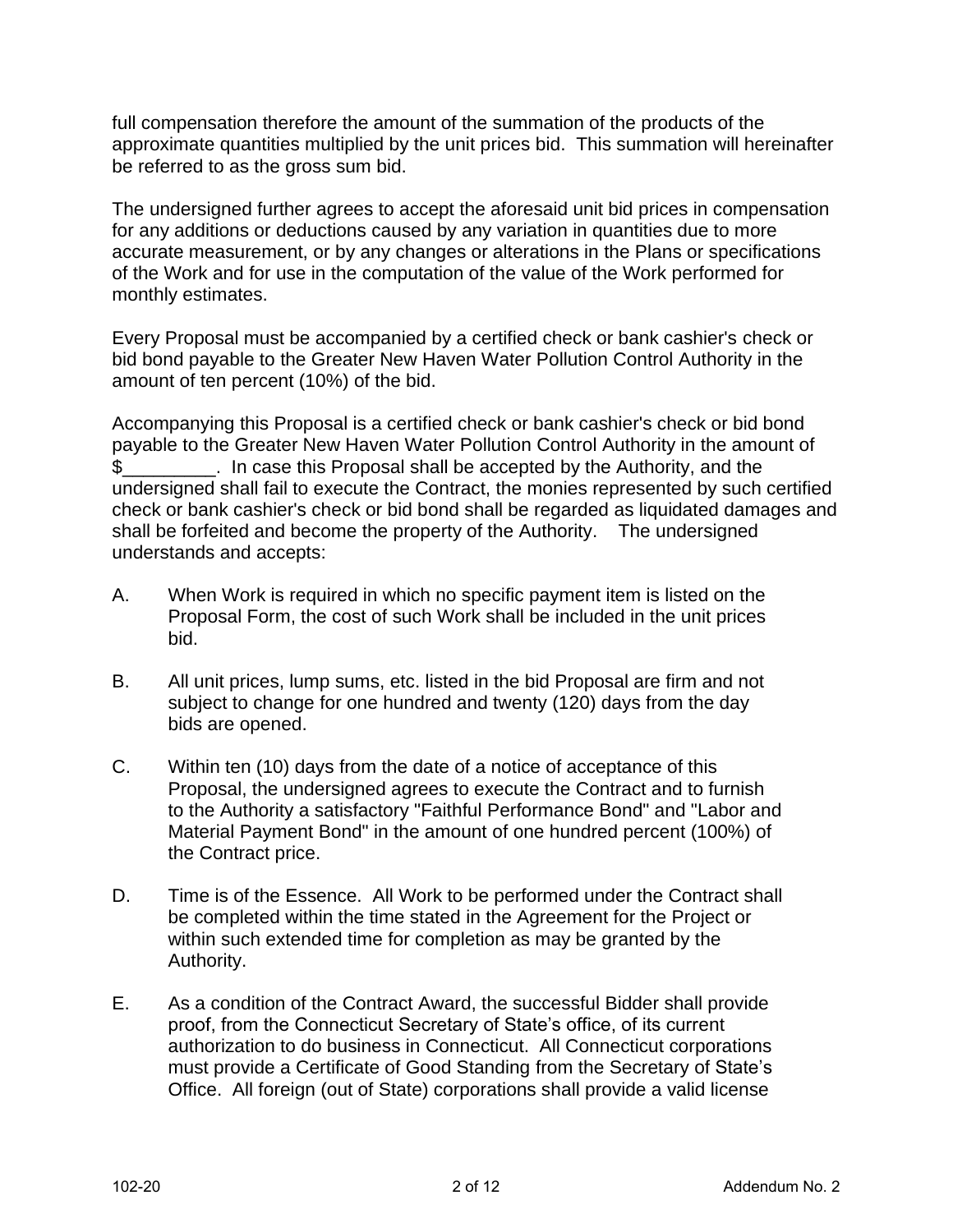to do business in Connecticut, in the form of a current Certificate of Authority from the Secretary of State's office and evidence of compliance with the bond requirements of the Connecticut Department of Revenue Services. These documents must be presented within thirty (30) days from the date of the bid opening.

Bidder acknowledges this project is subject to state and federal wage rates and lien waivers will be required throughout the duration of the contract.

Bidder acknowledges receipt of the Addenda listed below and further acknowledges that the provisions of each Addendum have been included in the preparation of this bid.

|  | Addendum No. Date Received Addendum No. Date Received |                                                                                                                       |
|--|-------------------------------------------------------|-----------------------------------------------------------------------------------------------------------------------|
|  |                                                       |                                                                                                                       |
|  |                                                       |                                                                                                                       |
|  |                                                       | <u> 1980 - Jan Samuel Barbara, político e por establecer a la provincia de la provincia de la provincia de la pro</u> |
|  |                                                       |                                                                                                                       |
|  |                                                       |                                                                                                                       |
|  |                                                       |                                                                                                                       |
|  |                                                       |                                                                                                                       |
|  |                                                       |                                                                                                                       |
|  |                                                       |                                                                                                                       |

I hereby sign this document acting within my authority as a duly authorized representative of the named Bidder. By signing below, I certify, acknowledge and affirm that the information set forth in this document is true, accurate and complete to the best of my knowledge and belief.

| <b>Signature of Bidder:</b><br>Dated: |
|---------------------------------------|
|---------------------------------------|

\_\_\_\_\_\_\_\_\_\_\_\_\_\_\_\_\_\_\_\_\_\_\_\_\_\_\_\_\_\_\_\_\_\_\_\_\_\_\_\_\_\_\_\_\_\_\_\_\_\_\_\_\_\_\_\_\_\_\_\_\_\_\_

\_\_\_\_\_\_\_\_\_\_\_\_\_\_\_\_\_\_\_\_\_\_\_\_\_\_\_\_\_\_\_\_\_\_\_\_\_\_\_\_\_\_\_\_\_\_\_\_\_\_\_\_\_\_\_\_\_\_\_\_\_\_\_

\_\_\_\_\_\_\_\_\_\_\_\_\_\_\_\_\_\_\_\_\_\_\_\_\_\_\_\_\_\_\_\_\_\_\_\_\_\_\_\_\_\_\_\_\_\_\_\_\_\_\_\_\_\_\_\_\_\_\_\_\_\_\_

**Name and Addresses of Members of the Firm:**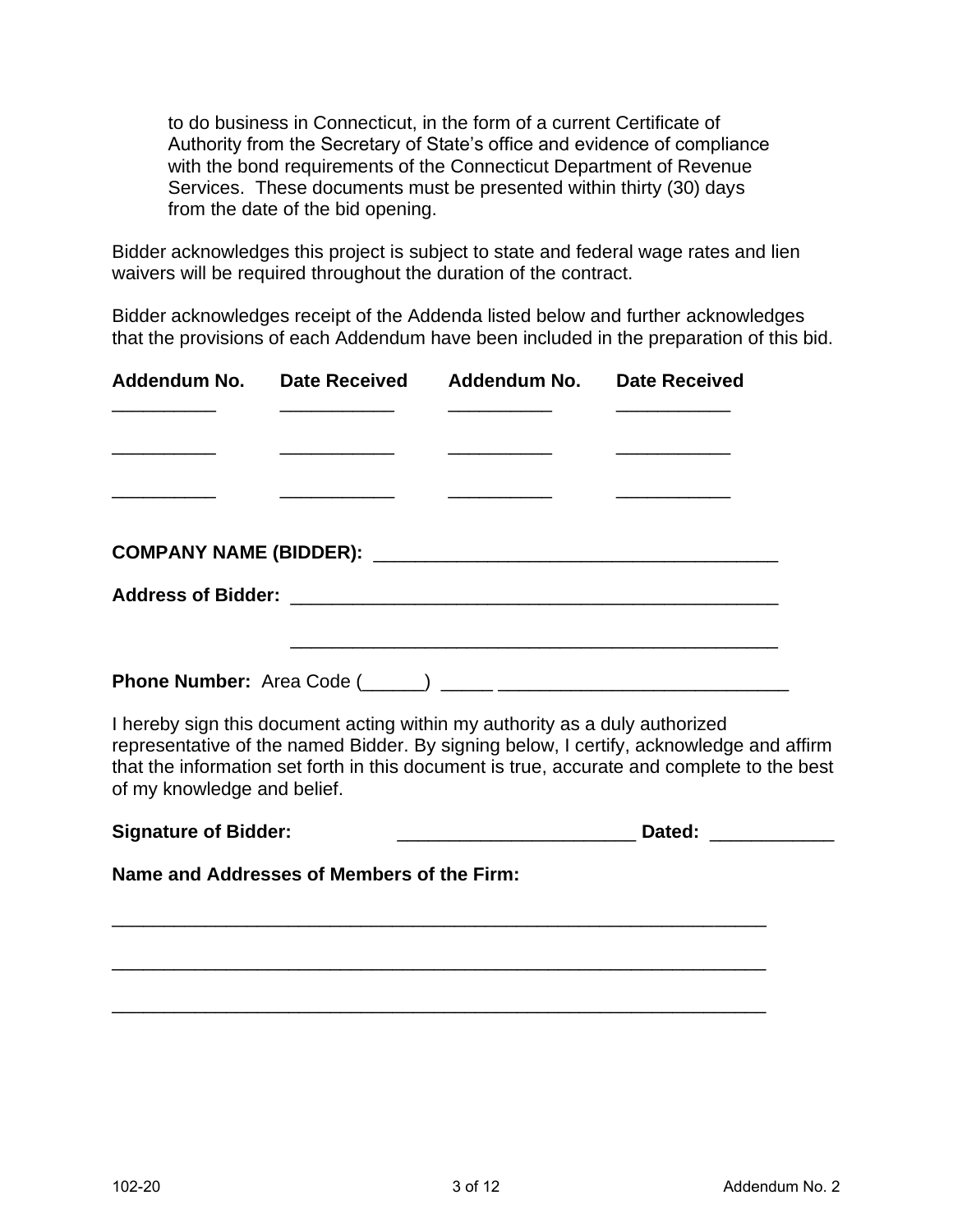# **Schedule of Bid Items**

The quantities specified are approximate only as determined by the Engineer. They are included to provide the Bidder with an estimate of the materials required to complete the project and to provide a uniform basis for the comparison of bids. The Authority reserves the right to REJECT any proposal in which any of the bid prices are significantly unbalanced to the potential detriment of the Authority. **The Contractor shall be required to submit a Schedule of Values for all Lump Sum Items prior to the start of construction.** The bid quantities shown with an asterisk (\*) under the "Estimated Quantity" are not based upon an exact measurement of work shown on the plans, but are based upon a judgment of the work that may be required and are intended to obtain a reasonable bid price for potential work to allow for payment during construction if needed. The Authority shall reserve the right to increase or decrease the actual quantities required, or to delete them entirely, at the time the Contract is awarded, or at any time thereafter, without prejudice towards the quoted bid price per unit, if to do so is in the Authority's best interest.

# **Refer to 102-16 Special Specification and Notes for modifications to Specifications.**

(Schedule of Bid Items following this page)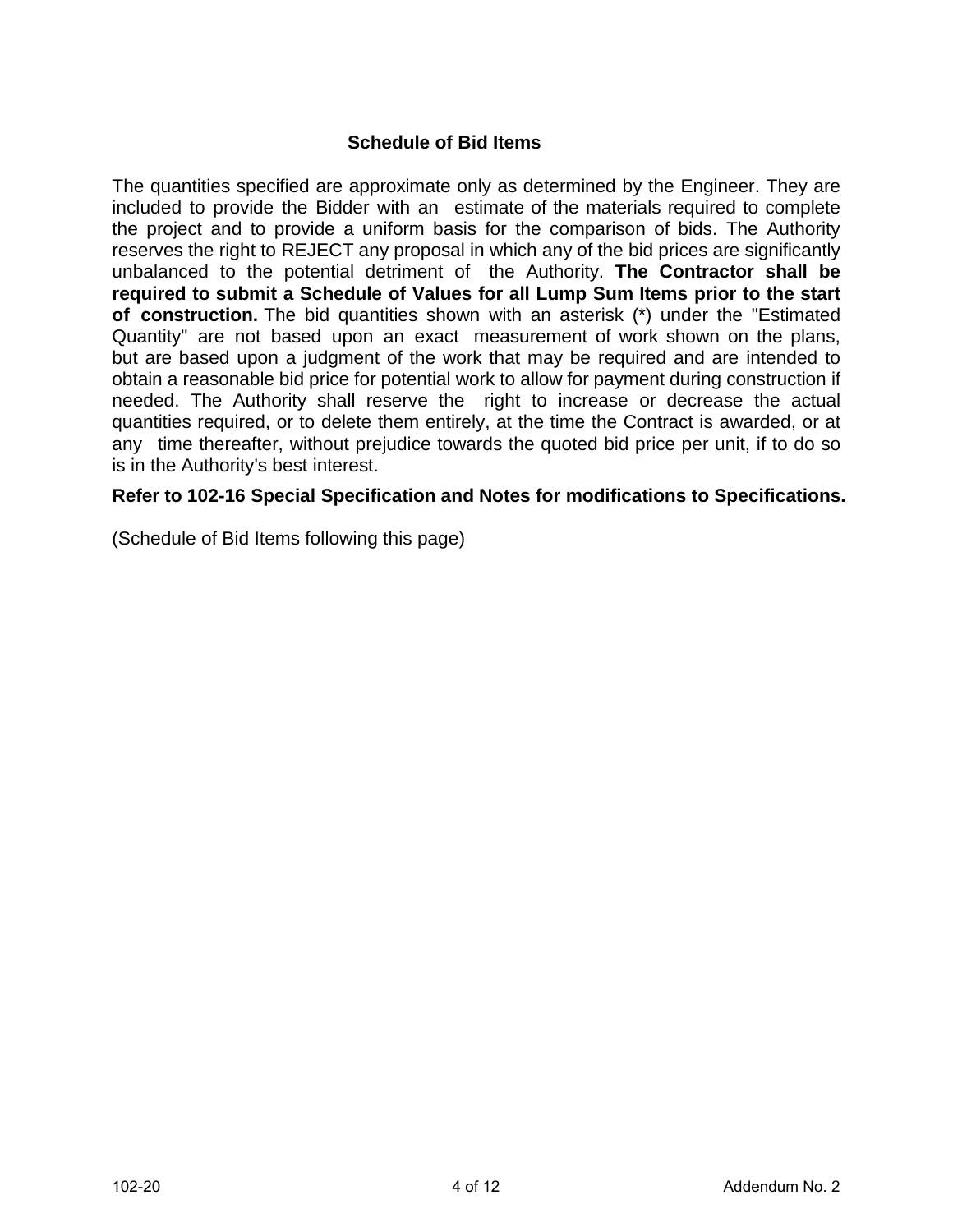**Project: Sewer System Improvements to Reduce Infiltration/Inflow Middle Thorpe Drive Sewershed and Upper Thorpe Drive Sewershed (Paradise Avenue Easement), Hamden and Meter Area 5, 9 and 13 Sewersheds, East Haven**



#### **Project Number: CWF - 2016-06**

| <b>ITEM</b><br><b>NUMBER</b> | <b>ESTIMATED</b><br><b>QUANTITY</b> |     | UNIT ITEM WITH UNIT PRICE WRITTEN IN WORDS                                                         |                                    | <b>UNIT BID PRICE</b><br><b>DOLLARS</b> | <b>AMOUNT BID</b><br><b>DOLLARS</b> |
|------------------------------|-------------------------------------|-----|----------------------------------------------------------------------------------------------------|------------------------------------|-----------------------------------------|-------------------------------------|
| 109.15                       | $\mathbf{1}$                        | LS. | Lump Sum<br>3-YEAR MAINTENANCE BOND                                                                |                                    |                                         |                                     |
|                              |                                     |     |                                                                                                    | <b>DOLLARS AND</b><br><b>CENTS</b> | \$                                      | \$                                  |
| 405.02                       | 5,000                               | SY  | Square Yard<br>BITUMINOUS CONCRETE MILLING - 2"                                                    |                                    |                                         |                                     |
|                              |                                     |     |                                                                                                    | <b>DOLLARS AND</b>                 | \$                                      | \$                                  |
|                              |                                     |     |                                                                                                    | <b>CENTS</b>                       |                                         |                                     |
| 407.50                       | 1,500                               | SY  | Square Yard<br>TEMPORARY PAVEMENT REPAIR                                                           |                                    |                                         |                                     |
|                              |                                     |     |                                                                                                    | <b>DOLLARS AND</b>                 | \$                                      | \$                                  |
|                              |                                     |     |                                                                                                    | <b>CENTS</b>                       |                                         |                                     |
| 407.60                       | 1,500                               | SY  | Square Yard<br>PERMANENT PAVEMENT REPAIR                                                           |                                    |                                         |                                     |
|                              |                                     |     |                                                                                                    | <b>DOLLARS AND</b>                 | \$                                      | $\,$                                |
|                              |                                     |     |                                                                                                    | <b>CENTS</b>                       |                                         |                                     |
| 407.70                       | 5,000                               | SY  | Square Yard<br>2" OVERLAY                                                                          |                                    |                                         |                                     |
|                              |                                     |     |                                                                                                    | <b>DOLLARS AND</b>                 | \$                                      | \$                                  |
|                              |                                     |     |                                                                                                    | <b>CENTS</b>                       |                                         |                                     |
| 407.801                      | 3,000                               | LF. | <b>Linear Feet</b><br>TEMPORARY PAVEMENT MARKINGS 4" OR 12"<br>WHITE OR YELLOW (FAST-DRYING PAINT) |                                    |                                         |                                     |
|                              |                                     |     |                                                                                                    | <b>DOLLARS AND</b>                 | \$                                      | \$                                  |
|                              |                                     |     |                                                                                                    | <b>CENTS</b>                       |                                         |                                     |
| 407.802                      | 4,500                               | LF  | <b>Linear Feet</b><br>PERMANENT PAVEMENT MARKINGS 4"<br>WHITE OR YELLOW (EPOXY RESIN)              |                                    |                                         |                                     |
|                              |                                     |     |                                                                                                    | <b>DOLLARS AND</b>                 | \$                                      | \$                                  |
|                              |                                     |     |                                                                                                    | <b>CENTS</b>                       |                                         |                                     |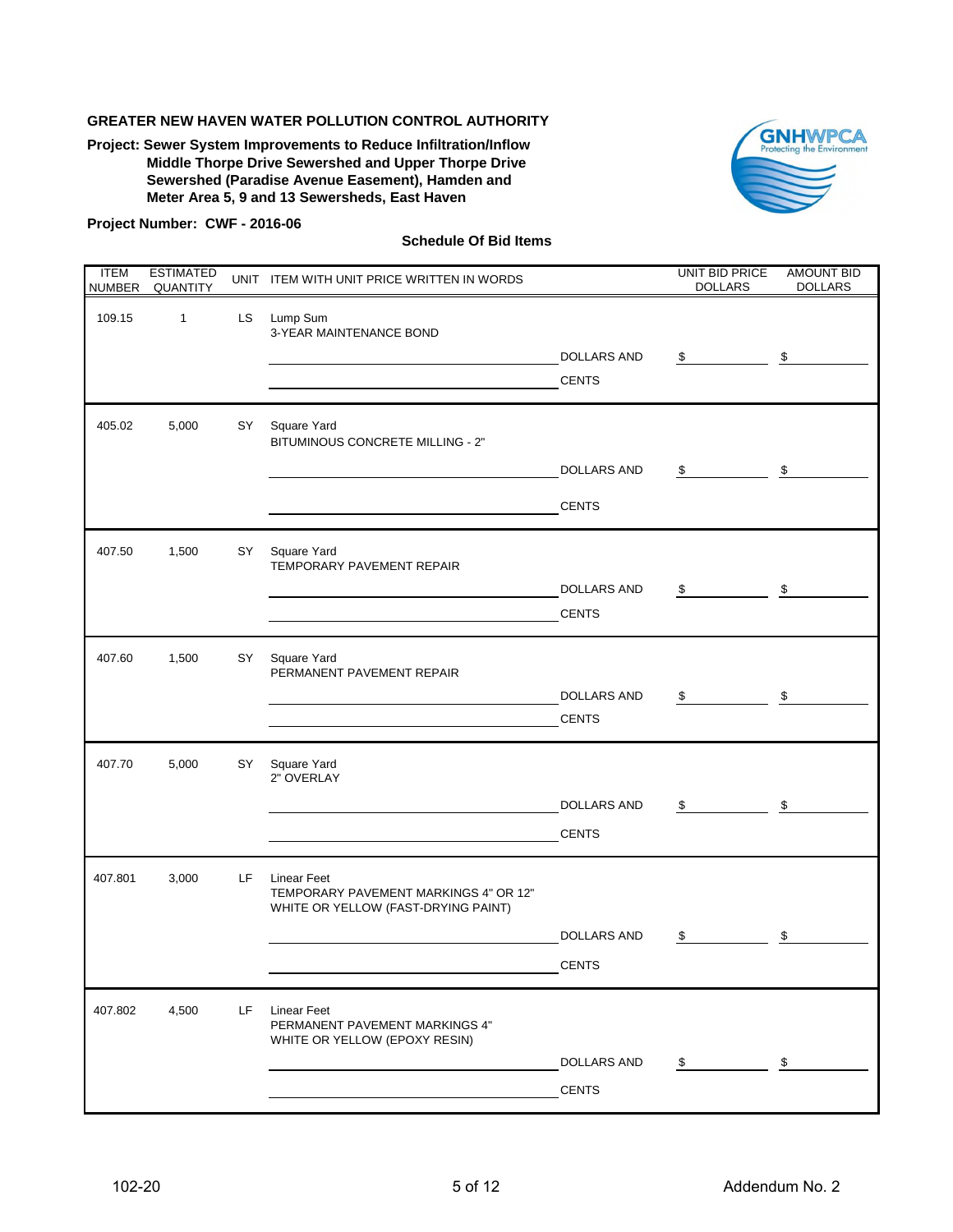**Project: Sewer System Improvements to Reduce Infiltration/Inflow Middle Thorpe Drive Sewershed and Upper Thorpe Drive Sewershed (Paradise Avenue Easement), Hamden and Meter Area 5, 9 and 13 Sewersheds, East Haven**



#### **Project Number: CWF - 2016-06**

| <b>ITEM</b> | <b>ESTIMATED</b><br>NUMBER QUANTITY |     | UNIT ITEM WITH UNIT PRICE WRITTEN IN WORDS                                                                          |                    | UNIT BID PRICE<br><b>DOLLARS</b> | <b>AMOUNT BID</b><br><b>DOLLARS</b> |
|-------------|-------------------------------------|-----|---------------------------------------------------------------------------------------------------------------------|--------------------|----------------------------------|-------------------------------------|
| 407.802     | 500                                 | LF. | <b>Linear Feet</b><br>PERMANENT PAVEMENT MARKINGS 12"<br>WHITE OR YELLOW (EPOXY RESIN)                              |                    |                                  |                                     |
|             |                                     |     |                                                                                                                     | <b>DOLLARS AND</b> | \$                               | \$                                  |
|             |                                     |     |                                                                                                                     | <b>CENTS</b>       |                                  |                                     |
| 516.01      | $\mathbf{1}$                        | LS. | Lump Sum<br>SANITARY SEWER FLOW CONTROL AND<br>BYPASS PUMPING OF THE FARM RIVER<br><b>TRUNK SEWER</b>               |                    |                                  |                                     |
|             |                                     |     |                                                                                                                     | <b>DOLLARS AND</b> | \$                               | \$                                  |
|             |                                     |     |                                                                                                                     | <b>CENTS</b>       |                                  |                                     |
| 516.02      | $\mathbf{1}$                        | LS  | Lump Sum<br>SANITARY SEWER FLOW CONTROL, BYPASS<br>PUMPING, AND DEWATERING OF THE SHORT<br><b>BEACH ROAD SIPHON</b> |                    |                                  |                                     |
|             |                                     |     |                                                                                                                     | <b>DOLLARS AND</b> | \$                               | \$                                  |
|             |                                     |     |                                                                                                                     | <b>CENTS</b>       |                                  |                                     |
| 518.0101    | 10,400                              | LF. | <b>Linear Foot</b><br>SANITARY SEWER HYDRAULIC CLEANING (LIGHT)<br>(PIPE DIAMETER < 18")                            |                    |                                  |                                     |
|             |                                     |     |                                                                                                                     | <b>DOLLARS AND</b> | \$                               | \$                                  |
|             |                                     |     |                                                                                                                     | <b>CENTS</b>       |                                  |                                     |
| 518.0102    | 7,000                               | LF. | <b>Linear Foot</b><br>SANITARY SEWER HYDRAULIC CLEANING (HEAVY)<br>(PIPE DIAMETER < 18")                            |                    |                                  |                                     |
|             |                                     |     |                                                                                                                     | <b>DOLLARS AND</b> | \$                               | \$                                  |
|             |                                     |     |                                                                                                                     | <b>CENTS</b>       |                                  |                                     |
| 518.0201    | 2,000                               | LF. | <b>Linear Foot</b><br>SANITARY SEWER HYDRAULIC CLEANING (LIGHT)<br>$(18" \leq$ PIPE DIAMETER < 36")                 |                    |                                  |                                     |
|             |                                     |     |                                                                                                                     | <b>DOLLARS AND</b> | $\frac{1}{2}$                    | \$                                  |
|             |                                     |     |                                                                                                                     | <b>CENTS</b>       |                                  |                                     |
|             |                                     |     |                                                                                                                     |                    |                                  |                                     |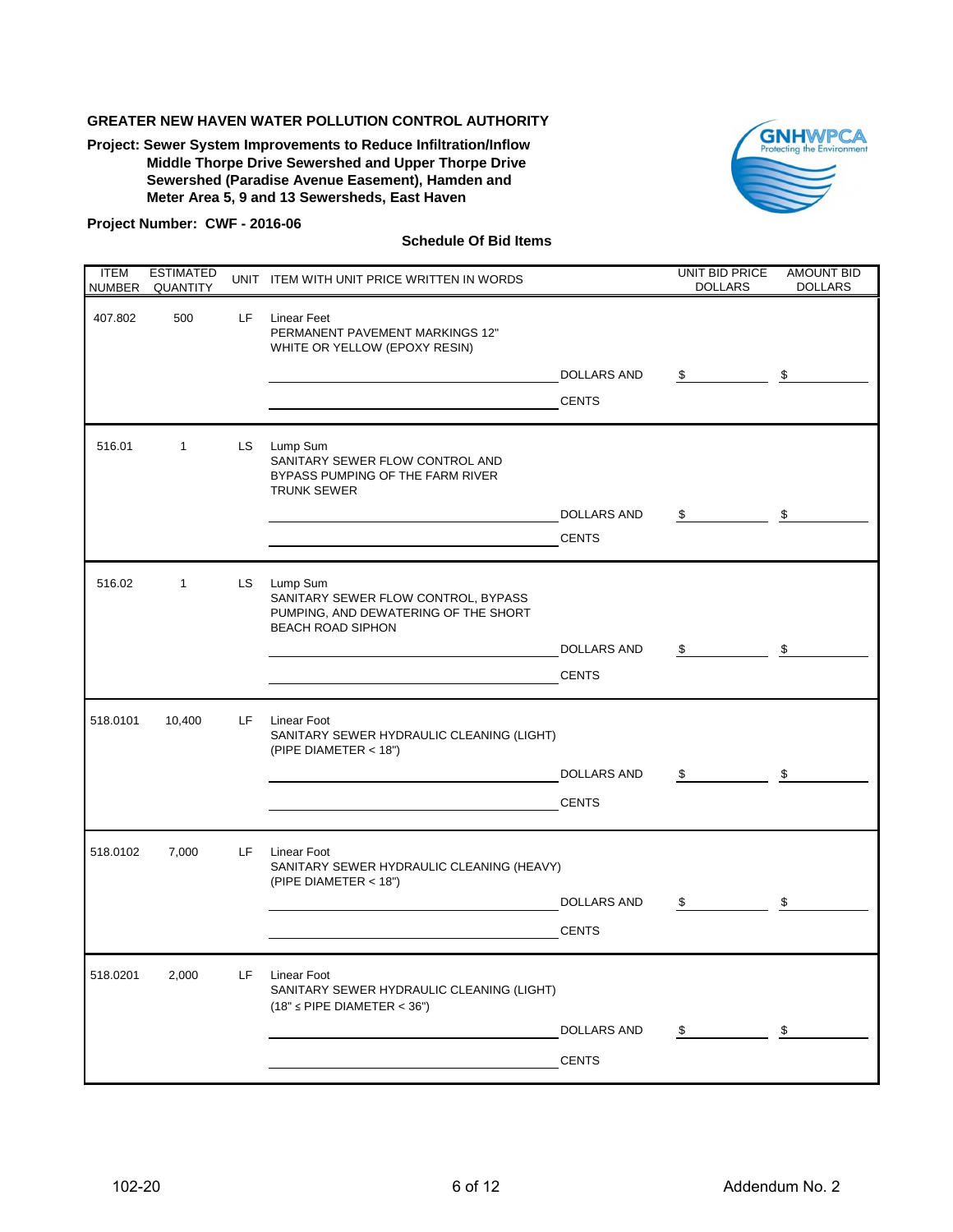**Project: Sewer System Improvements to Reduce Infiltration/Inflow Middle Thorpe Drive Sewershed and Upper Thorpe Drive Sewershed (Paradise Avenue Easement), Hamden and Meter Area 5, 9 and 13 Sewersheds, East Haven**



#### **Project Number: CWF - 2016-06**

| <b>ITEM</b><br><b>NUMBER</b> | <b>ESTIMATED</b><br>QUANTITY |      | UNIT ITEM WITH UNIT PRICE WRITTEN IN WORDS                                                          |                    | UNIT BID PRICE<br><b>DOLLARS</b> | <b>AMOUNT BID</b><br><b>DOLLARS</b> |
|------------------------------|------------------------------|------|-----------------------------------------------------------------------------------------------------|--------------------|----------------------------------|-------------------------------------|
| 518.0202                     | 1,300                        | LF - | <b>Linear Foot</b><br>SANITARY SEWER HYDRAULIC CLEANING (HEAVY)<br>$(18" \leq$ PIPE DIAMETER < 36") |                    |                                  |                                     |
|                              |                              |      |                                                                                                     | <b>DOLLARS AND</b> | \$                               | \$                                  |
|                              |                              |      |                                                                                                     | <b>CENTS</b>       |                                  |                                     |
| 518.0301                     | 500                          | LF.  | <b>Linear Foot</b><br>SANITARY SEWER HYDRAULIC CLEANING (LIGHT)<br>(PIPE DIAMETER $\geq$ 36")       |                    |                                  |                                     |
|                              |                              |      |                                                                                                     | DOLLARS AND        | $\sim$ $\sim$<br>\$              |                                     |
|                              |                              |      |                                                                                                     | <b>CENTS</b>       |                                  |                                     |
| 518.0302                     | 2,900                        | LF.  | Linear Foot<br>SANITARY SEWER HYDRAULIC CLEANING (HEAVY)<br>(PIPE DIAMETER ≥ 36")                   |                    |                                  |                                     |
|                              |                              |      |                                                                                                     | <b>DOLLARS AND</b> | $\mathfrak s$ $\mathfrak s$      |                                     |
|                              |                              |      |                                                                                                     | <b>CENTS</b>       |                                  |                                     |
| 520.0101                     | 13,100                       | LF.  | Linear Foot<br>8" SANITARY SEWER<br><b>CURED-IN-PLACE PIPE LINING</b>                               |                    |                                  |                                     |
|                              |                              |      |                                                                                                     | DOLLARS AND        | $\mathfrak s$<br>\$              |                                     |
|                              |                              |      |                                                                                                     | <b>CENTS</b>       |                                  |                                     |
| 520.0102                     | 1,400                        | LF.  | <b>Linear Foot</b><br>10" SANITARY SEWER<br><b>CURED-IN-PLACE PIPE LINING</b>                       |                    |                                  |                                     |
|                              |                              |      |                                                                                                     | DOLLARS AND        | \$                               | \$                                  |
|                              |                              |      |                                                                                                     | <b>CENTS</b>       |                                  |                                     |
| 520.0103                     | 2,900                        | LF.  | Linear Foot<br>12" SANITARY SEWER<br><b>CURED-IN-PLACE PIPE LINING</b>                              |                    |                                  |                                     |
|                              |                              |      |                                                                                                     | <b>DOLLARS AND</b> | \$                               | \$                                  |
|                              |                              |      |                                                                                                     | <b>CENTS</b>       |                                  |                                     |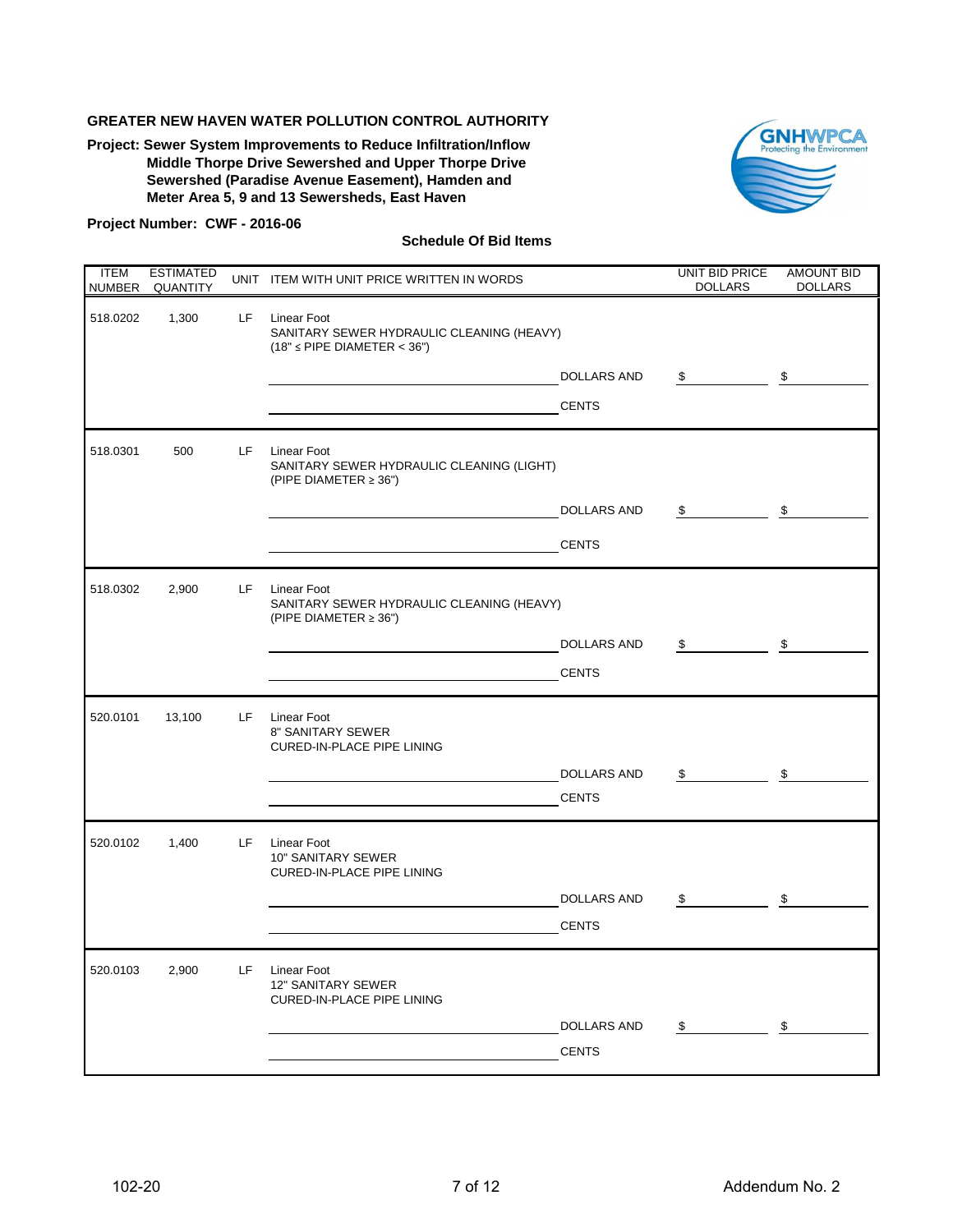**Project: Sewer System Improvements to Reduce Infiltration/Inflow Middle Thorpe Drive Sewershed and Upper Thorpe Drive Sewershed (Paradise Avenue Easement), Hamden and Meter Area 5, 9 and 13 Sewersheds, East Haven**



#### **Project Number: CWF - 2016-06**

| <b>ITEM</b> | <b>ESTIMATED</b><br>NUMBER QUANTITY |     | UNIT ITEM WITH UNIT PRICE WRITTEN IN WORDS                                                    |                                    | UNIT BID PRICE<br><b>DOLLARS</b> | <b>AMOUNT BID</b><br><b>DOLLARS</b> |
|-------------|-------------------------------------|-----|-----------------------------------------------------------------------------------------------|------------------------------------|----------------------------------|-------------------------------------|
| 520.0104    | 3,300                               | LF. | Linear Foot<br><b>18" SANITARY SEWER</b><br><b>CURED-IN-PLACE PIPE LINING</b>                 | DOLLARS AND                        | \$                               | \$                                  |
|             |                                     |     |                                                                                               | <b>CENTS</b>                       |                                  |                                     |
| 520.0105    | 2,500                               | LF. | <b>Linear Foot</b><br><b>36" SANITARY SEWER</b><br><b>CURED-IN-PLACE PIPE LINING</b>          | DOLLARS AND<br><b>CENTS</b>        | \$                               | \$                                  |
| 520.10      | 360                                 | EA  | Each<br>RE-ESTABLISH HOUSE SERVICE<br>CONNECTION                                              | <b>DOLLARS AND</b>                 | \$                               | \$                                  |
|             |                                     |     |                                                                                               | <b>CENTS</b>                       |                                  |                                     |
| 520.11      | 18                                  | EA  | Each<br><b>CUT PROTRUDING TAPS</b>                                                            |                                    |                                  |                                     |
|             |                                     |     |                                                                                               | DOLLARS AND<br><b>CENTS</b>        | \$                               | \$                                  |
| 520.1201    | 70                                  | EA  | Each<br>SEWER LATERAL / SEWER MAIN CONNECTION<br>LINING (TOP HAT) (PIPE DIAMETER $\leq 10"$ ) | <b>DOLLARS AND</b><br><b>CENTS</b> | \$                               | \$                                  |
| 520.1202    | 25                                  | EA  | Each<br>SEWER LATERAL / SEWER MAIN CONNECTION<br>LINING (TOP HAT) (PIPE DIAMETER = $12"$ )    | DOLLARS AND<br><b>CENTS</b>        | \$                               | \$                                  |
| 520.1203    | 15                                  | EA  | Each<br>SEWER LATERAL / SEWER MAIN CONNECTION<br>LINING (TOP HAT) (PIPE DIAMETER = $18"$ )    | DOLLARS AND<br><b>CENTS</b>        | \$                               | \$                                  |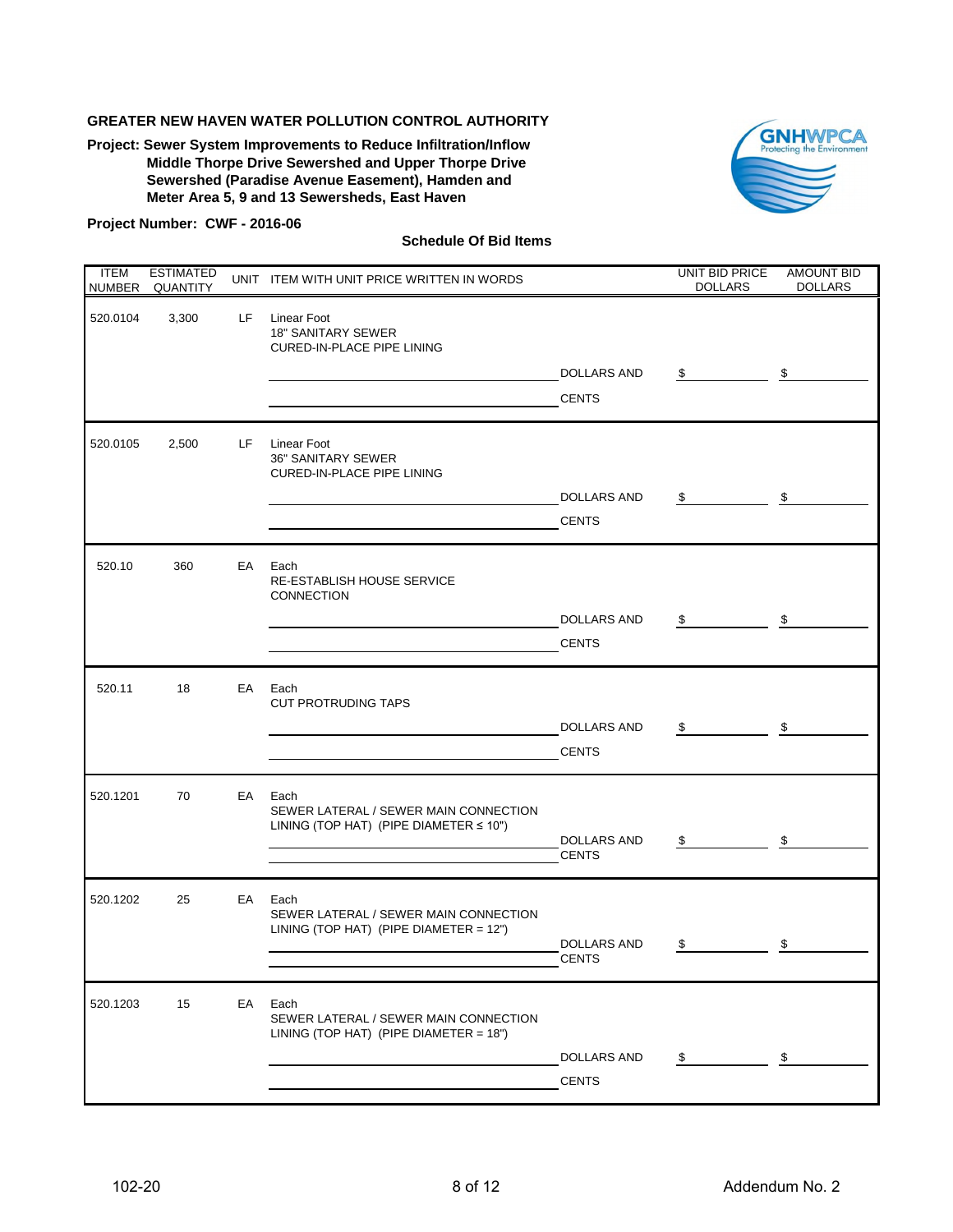**Project: Sewer System Improvements to Reduce Infiltration/Inflow Middle Thorpe Drive Sewershed and Upper Thorpe Drive Sewershed (Paradise Avenue Easement), Hamden and Meter Area 5, 9 and 13 Sewersheds, East Haven**



#### **Project Number: CWF - 2016-06**

| <b>ITEM</b><br>NUMBER | <b>ESTIMATED</b><br><b>QUANTITY</b> |     | UNIT ITEM WITH UNIT PRICE WRITTEN IN WORDS                                                     |                    | <b>UNIT BID PRICE</b><br><b>DOLLARS</b> | <b>AMOUNT BID</b><br><b>DOLLARS</b> |
|-----------------------|-------------------------------------|-----|------------------------------------------------------------------------------------------------|--------------------|-----------------------------------------|-------------------------------------|
| 520.13                | 30                                  | EA  | Each<br>SEWER LATERAL / SEWER MAIN<br>CONNECTION EPOXY-COATING<br>REPAIR MORTAR REHABILITATION |                    |                                         |                                     |
|                       |                                     |     |                                                                                                | DOLLARS AND        | \$                                      | \$                                  |
|                       |                                     |     |                                                                                                | <b>CENTS</b>       |                                         |                                     |
| 520.14                | 70                                  | EA  | Each<br>CHEMICAL GROUTING OF SEWER LATERALS                                                    |                    |                                         |                                     |
|                       |                                     |     |                                                                                                | <b>DOLLARS AND</b> | \$                                      | \$                                  |
|                       |                                     |     |                                                                                                | <b>CENTS</b>       |                                         |                                     |
| 520.14                | 70                                  | EA  | Each<br>CHEMICAL GROUTING OF SEWER JOINTS AND<br><b>HOLES</b>                                  |                    |                                         |                                     |
|                       |                                     |     |                                                                                                | <b>DOLLARS AND</b> | \$                                      | \$                                  |
|                       |                                     |     |                                                                                                | <b>CENTS</b>       |                                         |                                     |
| 522.01                | 17,400                              | LF. | Linear Foot                                                                                    |                    |                                         |                                     |
|                       |                                     |     | SANITARY SEWER TELEVISION INSPECTION<br>(PIPE DIAMETER < 18")                                  |                    |                                         |                                     |
|                       |                                     |     |                                                                                                | DOLLARS AND        | \$                                      | \$                                  |
|                       |                                     |     |                                                                                                | <b>CENTS</b>       |                                         |                                     |
| 522.02                | 3,300                               | LF. | Linear Foot<br>SANITARY SEWER TELEVISION INSPECTION<br>$(18" \leq$ PIPE DIAMETER < 36")        |                    |                                         |                                     |
|                       |                                     |     |                                                                                                | DOLLARS AND        | \$                                      | \$                                  |
|                       |                                     |     |                                                                                                | <b>CENTS</b>       |                                         |                                     |
| 522.03                | 3,400                               | LF. | <b>Linear Foot</b><br>SANITARY SEWER TELEVISION INSPECTION<br>(PIPE DIAMETER $\geq$ 36")       |                    |                                         |                                     |
|                       |                                     |     |                                                                                                | DOLLARS AND        | \$                                      | \$                                  |
|                       |                                     |     |                                                                                                | <b>CENTS</b>       |                                         |                                     |
| 523.0601              | 14                                  | EA  | Each<br>RESET SANITARY SEWER MANHOLE<br>$(0" - 12")$                                           |                    |                                         |                                     |
|                       |                                     |     |                                                                                                | DOLLARS AND        | \$                                      | \$                                  |
|                       |                                     |     |                                                                                                | <b>CENTS</b>       |                                         |                                     |
|                       |                                     |     |                                                                                                |                    |                                         |                                     |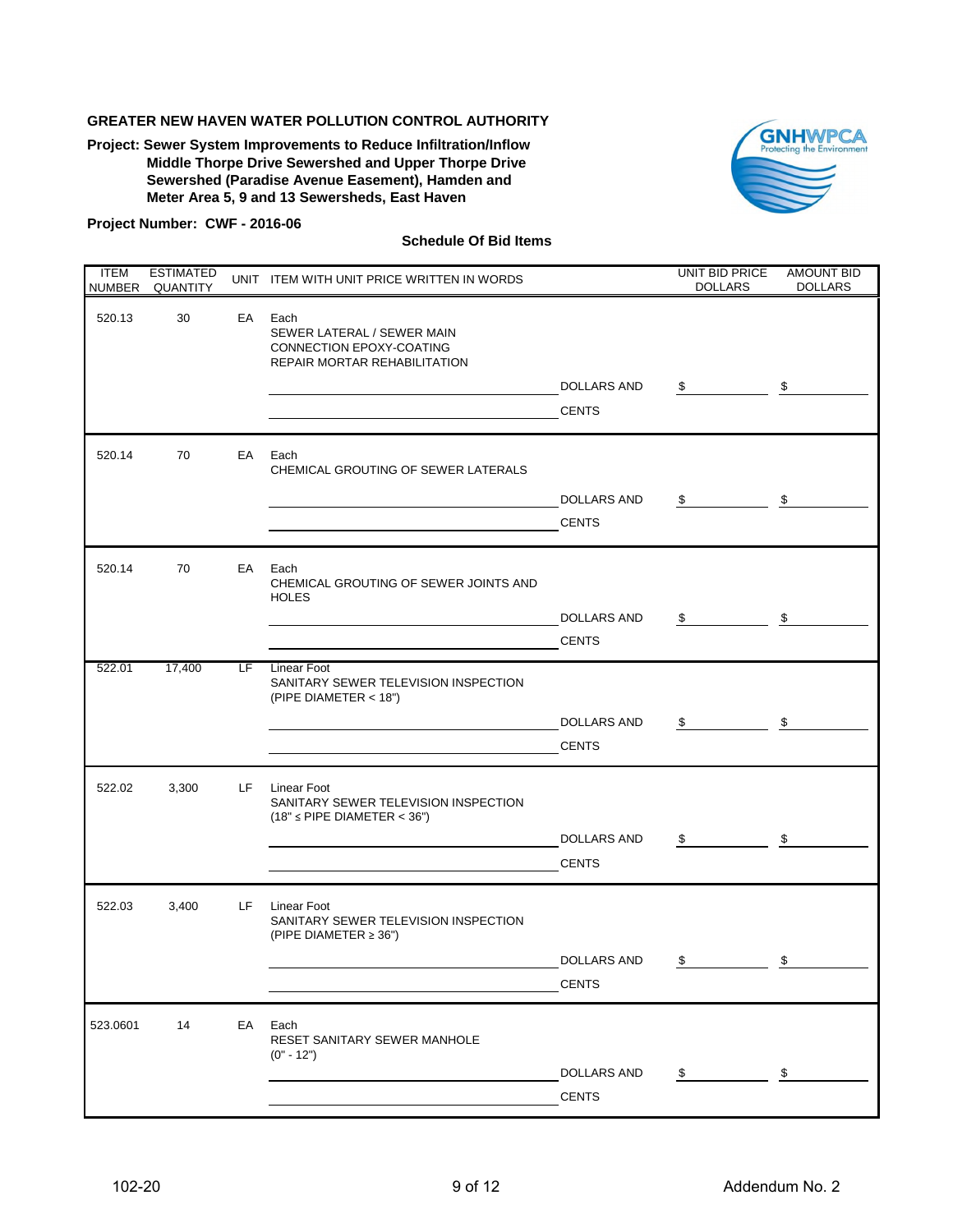**Project: Sewer System Improvements to Reduce Infiltration/Inflow Middle Thorpe Drive Sewershed and Upper Thorpe Drive Sewershed (Paradise Avenue Easement), Hamden and Meter Area 5, 9 and 13 Sewersheds, East Haven**



#### **Project Number: CWF - 2016-06**

| <b>ITEM</b><br><b>NUMBER</b> | <b>ESTIMATED</b><br><b>QUANTITY</b> |    | UNIT ITEM WITH UNIT PRICE WRITTEN IN WORDS                                      |                    | UNIT BID PRICE<br><b>DOLLARS</b> | <b>AMOUNT BID</b><br><b>DOLLARS</b> |
|------------------------------|-------------------------------------|----|---------------------------------------------------------------------------------|--------------------|----------------------------------|-------------------------------------|
| 523.0602                     | 14                                  | EA | Each<br>RESET SANITARY SEWER MANHOLE<br>$(12" - 30")$                           |                    |                                  |                                     |
|                              |                                     |    |                                                                                 | <b>DOLLARS AND</b> | \$                               | -\$                                 |
|                              |                                     |    |                                                                                 | <b>CENTS</b>       |                                  |                                     |
| 523.0603                     | 5                                   | EA | Each<br>RESET SANITARY SEWER MANHOLE<br>(GREATER THAN 30")                      |                    |                                  |                                     |
|                              |                                     |    |                                                                                 | <b>DOLLARS AND</b> | \$                               | \$                                  |
|                              |                                     |    |                                                                                 | <b>CENTS</b>       |                                  |                                     |
| 523.09                       | 42                                  | EA | Each<br>SANITARY SEWER MANHOLE REHABILITATION<br>NEW FRAME AND COVER            |                    |                                  |                                     |
|                              |                                     |    |                                                                                 | <b>DOLLARS AND</b> | \$                               | \$                                  |
|                              |                                     |    |                                                                                 | <b>CENTS</b>       |                                  |                                     |
| 523.10                       | 12 <sup>2</sup>                     | EA | Each<br>SANITARY SEWER MANHOLE REHABILITATION<br>NEW WATERTIGHT FRAME AND COVER |                    |                                  |                                     |
|                              |                                     |    |                                                                                 | DOLLARS AND        | \$                               | \$                                  |
|                              |                                     |    |                                                                                 | <b>CENTS</b>       |                                  |                                     |
| 523.11                       | 87                                  | EA | Each<br>SANITARY SEWER MANHOLE REHABILITATION<br><b>EXTERNAL CHIMNEY SEAL</b>   |                    |                                  |                                     |
|                              |                                     |    |                                                                                 | DOLLARS AND        | \$                               | \$                                  |
|                              |                                     |    |                                                                                 | <b>CENTS</b>       |                                  |                                     |
| 524.01                       | 1,750                               | VF | <b>Vertical Foot</b><br>SANITARY SEWER MANHOLE REHABILITATION                   |                    |                                  |                                     |
|                              |                                     |    |                                                                                 | <b>DOLLARS AND</b> | \$                               | $\sqrt[6]{\frac{1}{2}}$             |
|                              |                                     |    |                                                                                 | <b>CENTS</b>       |                                  |                                     |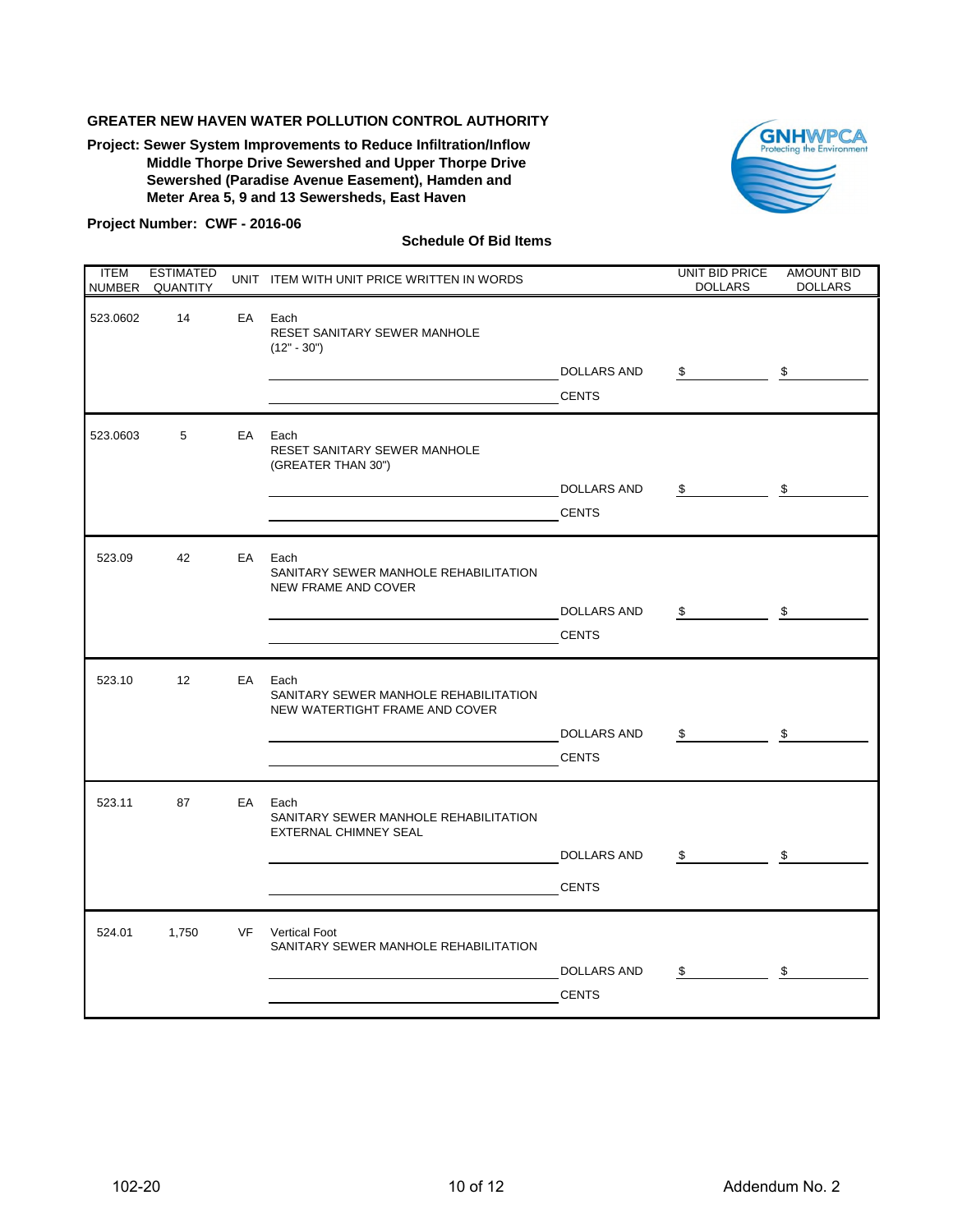**Project: Sewer System Improvements to Reduce Infiltration/Inflow Middle Thorpe Drive Sewershed and Upper Thorpe Drive Sewershed (Paradise Avenue Easement), Hamden and Meter Area 5, 9 and 13 Sewersheds, East Haven**



#### **Project Number: CWF - 2016-06**

| <b>ITEM</b><br><b>NUMBER</b> | <b>ESTIMATED</b><br>QUANTITY |           | UNIT ITEM WITH UNIT PRICE WRITTEN IN WORDS                            |                                    | UNIT BID PRICE<br><b>DOLLARS</b> | <b>AMOUNT BID</b><br><b>DOLLARS</b> |
|------------------------------|------------------------------|-----------|-----------------------------------------------------------------------|------------------------------------|----------------------------------|-------------------------------------|
| 524.02                       | 158                          | EA        | Each<br>FLEX COAT CHIMNEY SEAL                                        | <b>DOLLARS AND</b>                 | \$                               | \$                                  |
|                              |                              |           |                                                                       | <b>CENTS</b>                       |                                  |                                     |
| 525.01                       | $\mathbf{1}$                 | <b>LS</b> | Lump Sum<br>PARADISE AVENUE EASEMENT SEWER<br><b>IMPROVEMENTS</b>     |                                    |                                  |                                     |
|                              |                              |           |                                                                       | <b>DOLLARS AND</b>                 | \$                               | \$                                  |
|                              |                              |           |                                                                       | <b>CENTS</b>                       |                                  |                                     |
| 971.01                       | $\mathbf{1}$                 | LS.       | Lump Sum<br>MAINTENANCE AND PROTECTION OF TRAFFIC                     |                                    |                                  |                                     |
|                              |                              |           |                                                                       | <b>DOLLARS AND</b>                 | \$                               | \$                                  |
|                              |                              |           |                                                                       | <b>CENTS</b>                       |                                  |                                     |
| 971.02                       | $\mathbf{1}$                 | AL        | Allowance<br>POLICE PERSONNEL<br>FOUR HUNDRED THOUSAND<br><b>ZERO</b> | <b>DOLLARS AND</b><br><b>CENTS</b> | \$400,000.00                     | \$400,000.00                        |
| 975.01                       | $\mathbf{1}$                 | <b>LS</b> | Lump Sum<br>CONSTRUCTION FIELD OFFICE                                 |                                    |                                  |                                     |
|                              |                              |           |                                                                       | <b>DOLLARS AND</b>                 | \$                               | \$                                  |
|                              |                              |           |                                                                       | <b>CENTS</b>                       |                                  |                                     |
| 975.02                       | $\mathbf{1}$                 | LS.       | Lump Sum<br>MOBILIZATION (Max. 3%)                                    |                                    |                                  |                                     |
|                              |                              |           |                                                                       | <b>DOLLARS AND</b>                 | \$                               | \$                                  |
|                              |                              |           |                                                                       | <b>CENTS</b>                       |                                  |                                     |